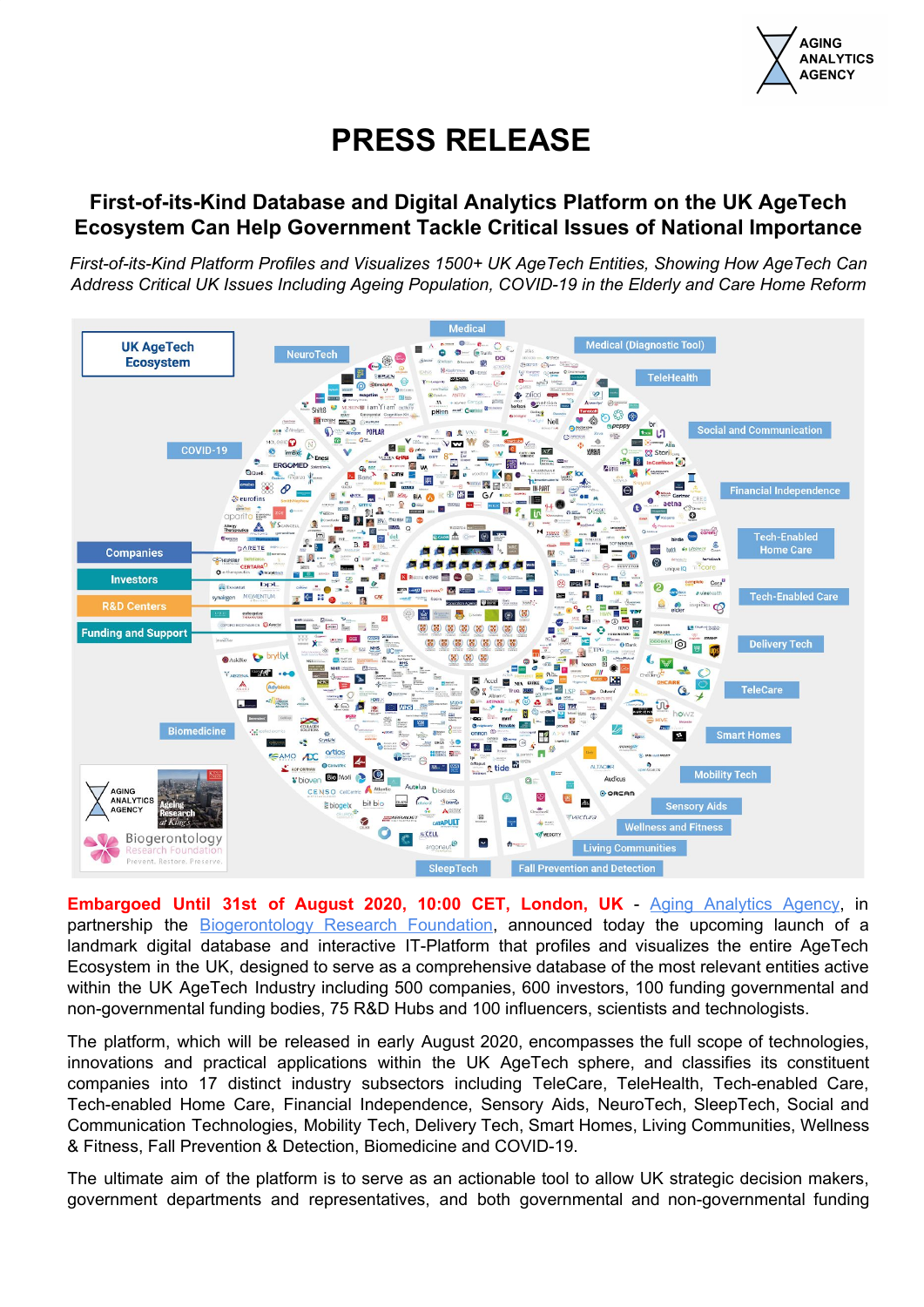bodies to acquire a more realistic and actionable understanding of the true breadth and depth of the UK AgeTech ecosystem, and to serve as an efficient tool to optimize strategic decision making, funding allocation, technology translation and industry development, maximizing social impact and leveraging the massive volume of existing AgeTech tools and solutions at the UK's disposal to alleviate many pressing challenges and concerns of national importance including the economic burden of its ageing population, protection and treatment of COVID-19 in the elderly, social isolation, loneliness and mental health, increased economic participation among those aged 60+, and reforms to care homes and social care among the nation's elderly.

The project was developed using the sophisticated IT-solutions and [Interactive](https://www.dkv.global/analytics) MindMap and Data [Visualization](https://www.dkv.global/analytics) capabilities of Aging Analytics Agency and its parent company, Deep [Knowledge](https://dkv.global/) Group, powered by the analytical industry-specific insights and knowledge of Aging Analytics Agency and its institutional collaborator, the Biogerontology Research Foundation, with funding and support from Deep Knowledge Group. It will be released free-of-charge in an open-source manner for the benefit of all UK citizens and stakeholders, in order to maximize its potential humanitarian benefit in terms of optimizing and harmonizing the rapid development and translation of AgeTech tools and solutions to some of the nation's most pressing age-related challenges and opportunities with maximum social impact and inclusivity.

The technology, software solutions and overall architecture of the platform have been modelled after the UK COVID-19 MedTech Analytics [IT-Platform](https://www.dkv.global/medtech-covid-uk) (another recent industry-specific IT-Platform released in June 2020 by Aging Analytics Agency's parent company, the DeepTech-focused international consortium Deep Knowledge Group), as well as its sister platform, the Global [COVID-19](https://www.dkv.global/medtech-covid) MedTech Analytics [IT-Platform,](https://www.dkv.global/medtech-covid) which together profile the full scope of the international and UK-specific COVID-19 MedTech landscape from science to technology, R&D, treatment, diagnostic and vaccine development, and practical applications occurring globally. In addition to compiling and visualizing data on the full scope of the UK AgeTech Ecosystem, the upcoming platform also places particular emphasis on AgeTech solutions that can help protect and treat COVID-19 in the UK's elderly population, including COVID-19 as a specific industry subsector, and highlighting significant intersections between the distinct national challenges of ageing population and the coronavirus pandemic.

The database is in a continuous state of development, and following its public launch in August 2020 its developers intend to build an enhanced second iteration with enhanced features including stakeholder smart-matching, sector-specific analytical dashboards and toolsets, as well as company and technology market-readiness analysis and social impact ranking. In the longer term the platform is intended to serve as a distributed knowledge system, crowdsourcing additional data from relevant experts. While Aging Analytics Agency and its collaborators have already aggregated data from multiple reputable public sources and qualified experts within its existing network, we remain open to contributions from experts and specialists interested in expanding the scope and reach of the platform.

Aging Analytics Agency and the Biogerontology Research Foundation will also be further developing the platform into an extended second-phase analytical dashboard featuring enhanced features including company and technology-focused market-readiness and social impact rankings, entity smart-matching and extensive filter and search functions, allowing responsible decision makers to use the platform to derive action-based answers and insights to key questions at the heart of national strategic decision making to maximize the inclusive social impact of the nation's AgeTech industry and ecosystem for all UK citizens.

## **About Aging Analytics Agency**

Aging [Analytics](https://www.aginganalytics.com/) Agency is the main source of data and analytics for the UK-based All-Party Parliamentary Group for Longevity, an official member organization of the United Nations NGO Committee on Ageing, and regularly and systematically submits policy and strategy proposals to the World Health Organization, World Economic Forum, the UK House of Lords and other Longevity policy and governance organizations. It is the only specialized analytics agency in the world that focuses exclusively on the emerging Longevity Industry. They are recognized internationally as the premier analytics agency for advanced data analysis, industry reports and next-generation infographics on the topics of Aging and Longevity. Now in its 5th